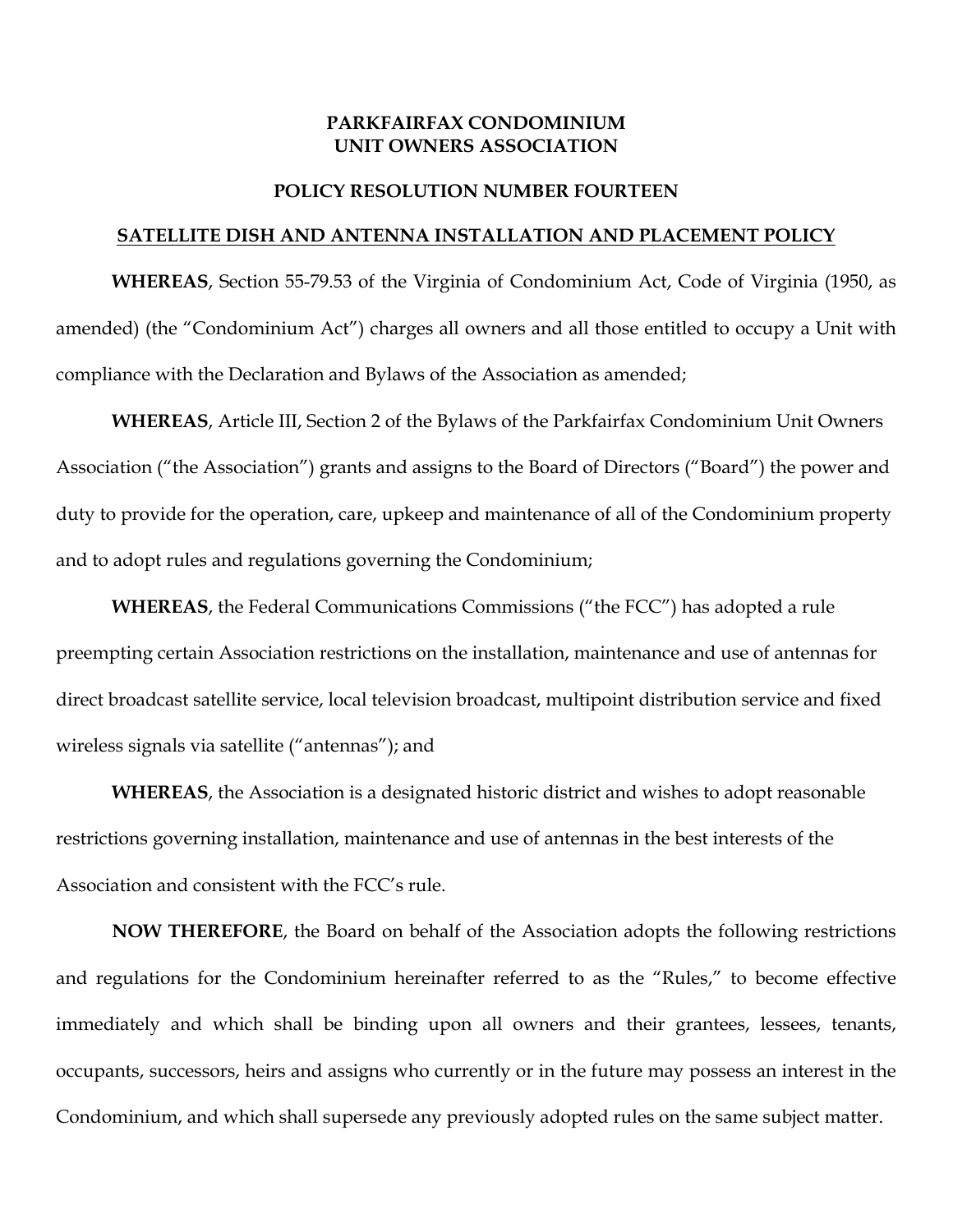# **I. Definitions.**

**A. Antenna**--any device that is used for the receipt of video programming services, including direct broadcast satellite (DBS), multipoint distribution service (MDS), and local television broadcast signals (TVBS); and any device used to receive or transmit fixed wireless signals (FWS). A mast, cabling, supports, guide wires, conduits, wiring, fasteners, or other accessories necessary for the proper installation, maintenance, and use of a reception antenna shall be considered part of the antenna.

**B. Mast**--Structure to which an antenna is attached that raises the antenna height.

**C. Transmission-only antenna**--any antenna used solely to transmit radio, television, cellular, or other signals.

 **D. Owner**--any Association unit owner or, for purposes of these Rules only, any tenant lawfully entitled to occupy a unit within the Condominium.

 **E. Telecommunication's signals**--signals received or transmitted by DBS, TVBS, MDS, or FWS antennas.

**F. Exclusive-use area**--limited common element in which the owner has a direct or indirect ownership interest and that is designated in the Declaration for the exclusive use of the owner.

**G. Fixed wireless signals**--any commercial non-broadcast communications signals transmitted by wireless technology to and/or from a fixed customer location. Examples include wireless signals used to provide telephone service or high-speed internet access to a fixed location. The term "fixed wireless signals" does *not* include, among other things, AM/FM radio, amateur ("HAM") radio, Citizens Band ("CB") radio, and Digital Audio Radio Services ("DARS") signals.

## **II. Installation Requirements.**

## **A. Antenna Size and Type.**

1. DBS, MDS, and FWS antennas that are one meter (39.37 inches) or less in diameter may be installed. DBS, MDS, and FWS antennas that are larger than one meter in diameter are prohibited.

2. All antennas that are capable of transmitting signals, including FWS antennas, must meet all applicable FCC guidelines regarding radio frequency (RF) exposure limits, and must be professionally installed *(see Section lIE.* 6. *below).* 

3. All antennas not covered by the FCC rule are prohibited.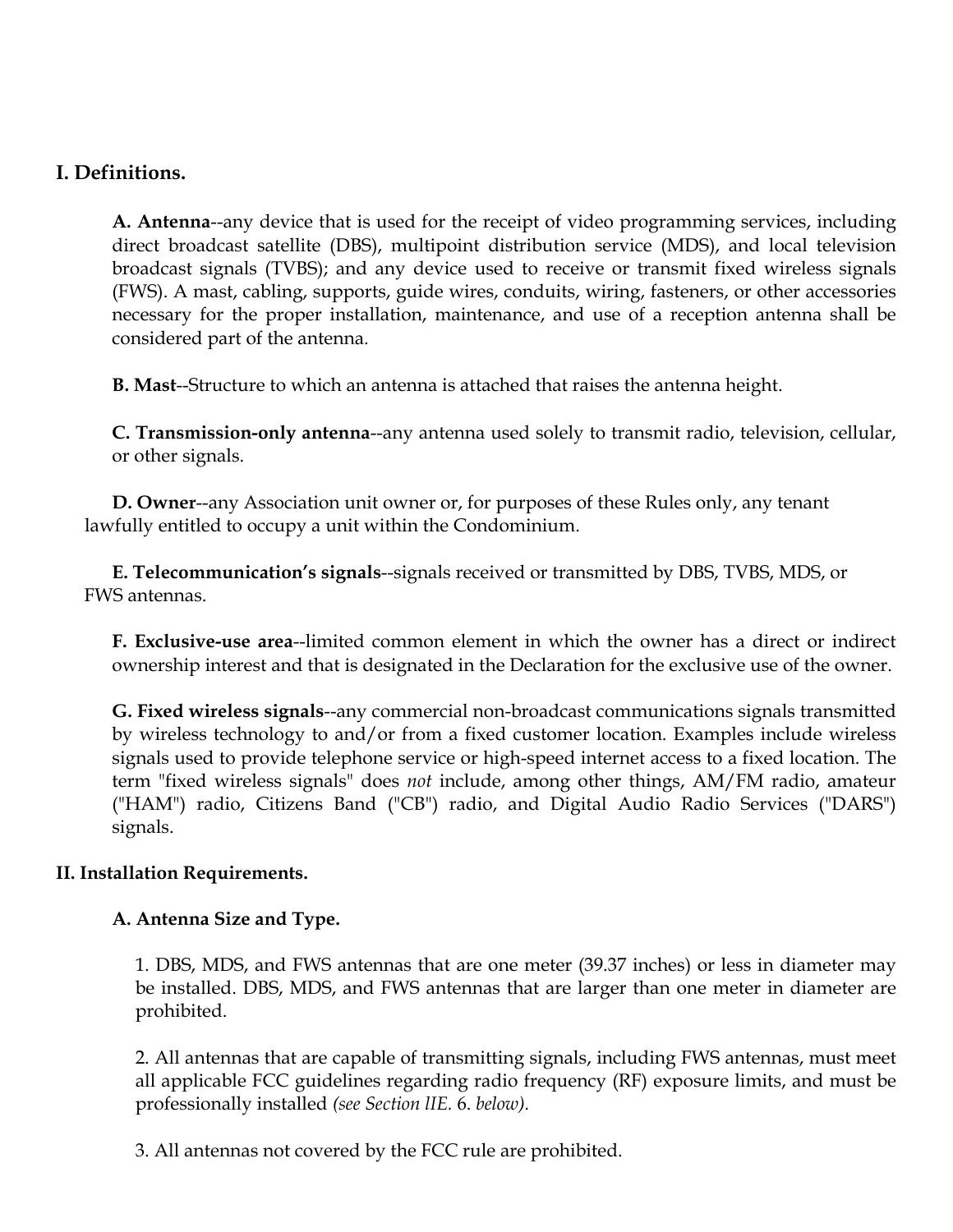4. No more than one antenna for each type of service may be installed by an owner.

## **B. Location.**

- 1. Antennas shall be installed solely in the following locations (listed in decreasing order of preference):
	- a. inside the owner's unit;

b. within the boundaries of the owner's limited common element/exclusive-use areas, if any, and only if such areas are: 1) designated in the Declaration and on the plats and plans of the Association; and 2) are located in or to the rear portions of the unit and are not open or exposed to public view from the public street, private street or public sidewalk areas. Any antennas so located must be screened or properly camouflaged and such installation, location and appropriate screening/camouflage must be previously approved by the Covenants Committee prior to installation. *(see Section II* C. *below).* 

- 2. If acceptable quality signals may be received by placing antennas inside a unit without unreasonable delay or unreasonable cost increase, then the antenna shall be installed within the unit.
- 3. Except as otherwise provided herein, antennas shall not encroach upon common elements, any other owner's individual unit or limited common element, or the air space of another owner's limited common element or air space of the common elements. For instance, an antenna cannot be installed so that it extends out beyond the patio and into, on, or over common elements or into air space.
- 4. Antennas shall be located in a place shielded from view from outside the Condominium or from other units to the maximum extent possible. No antenna of any size may be placed or installed on or within the common elements (such as, without limitation, open grassy areas, roofs or exterior walls), even if an acceptable quality signal cannot be received from within a unit or exclusive-use area/limited common element.

## **C. Installation on Limited Common Elements/Exclusive Use Areas.**

- 1. Antennas shall require the prior written approval of the Covenants Committee and shall be no larger nor extend higher than is absolutely necessary for reception of an acceptable-quality signal; but in no event higher than twelve (12) feet above ground level and only after approval is received from the Covenants Committee.
- 2. All installations shall be completed so that they do not materially damage the common elements, limited common elements, or individual units, or void any warranties of the Association or other owners, or in any way impair the integrity of buildings.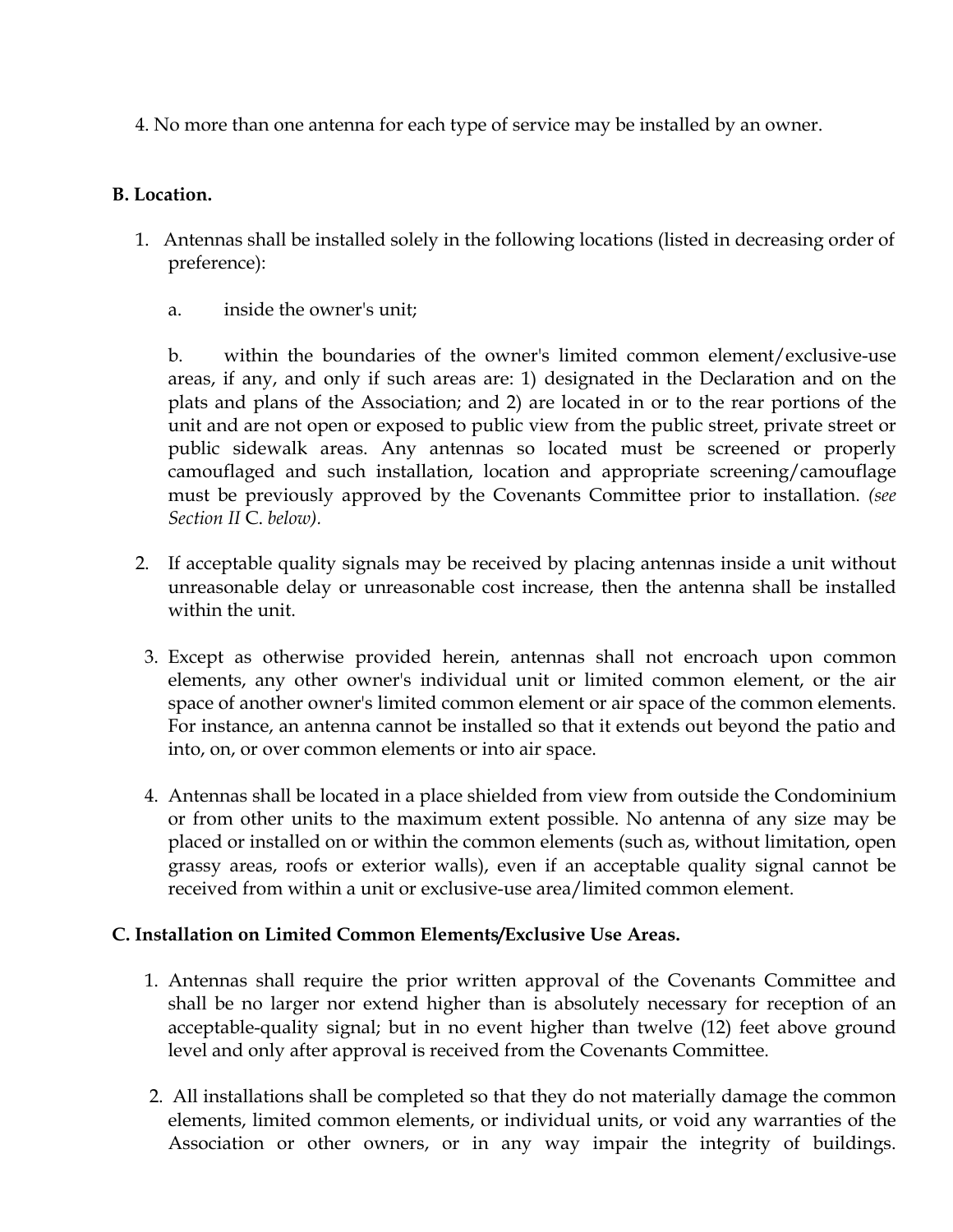Installation of antennas on a limited common element does not convert the limited common element to individual property.

- 3. To protect the interests of the owner and the Association, it is recommended that any installer other than the owner should be insured. Insurance should meet the following minimum limits:
	- a. Contractor's General Liability (including completed operations): *\$1,000,000;* and
	- b. Workers' Compensation: Statutory Limits. .

It is recommended that the owner have the installer provide the Association with an insurance certificate prior to installation, if other than inside the unit. This regulation is intended to ensure that antennas are installed in a manner that complies with building and safety codes and manufacturer's instructions. Improper installation could cause damage to structures or pose a safety hazard to the Condominium's residents and to Condominium or personal property.

- 4. Antennas must be secured so they do not jeopardize the soundness or safety of any structure or the safety of any person at or near the antennas, including but not limited to damage as a result of wind.
- 5. Except as allowed by paragraph 6, below, there shall be no holes put in or on the exterior of any of the buildings, including all common element exterior walls and roofs, and all components thereof. This rule is intended to prevent structural damage to the building and residences from water and insect intrusion and to preserve the historic nature of the property. The following devices shall be used unless their use would prevent an acceptable quality signal or unreasonably increase the cost of antenna installation, maintenance or use:

a. Devices that permit the transmission of telecommunications signals through a glass pane without cutting or drilling a hole through the glass pane;

b. Devices, such as ribbon cable, that permit the transmission of telecommunications signals into a residence though a window or door without penetrating the wall; or

c. Existing wiring for transmitting telecommunications signals and cable service signals.

6. If penetration of the exterior common element or limited common element/exclusive use areas is necessary to obtain an acceptable quality signal or to prevent an unreasonable increase in the cost of installation, the penetration shall be properly waterproofed and sealed in accordance with applicable industry standards and building codes. This rule is intended to prevent structural damage to the building and residences from water and insect intrusion. The Owner shall be responsible for repair of all damages caused by their or their agent's penetration through common element or limited common element.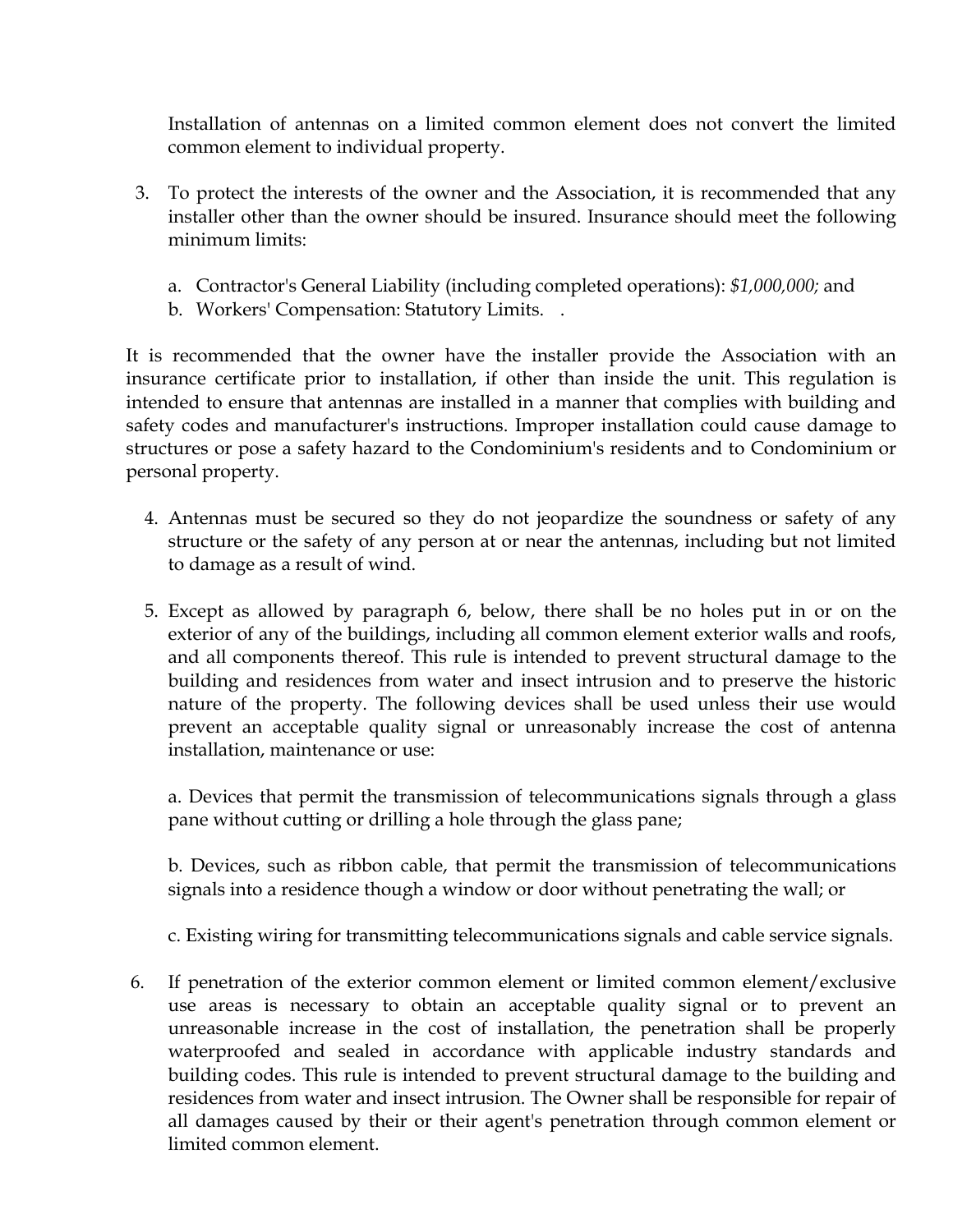## **D. Maintenance Requirements.**

 1. Owners who install or maintain antennas are responsible for the following tasks and all associated costs, including, but not limited to:

a. Place (or replace), repair, maintain, and move or remove antennas, to include, without limitation, when needed for the Association to do required maintenance to limited common elements or common elements;

b. Repair damage to any property caused by antenna installation, existence, maintenance or use;

c. Pay medical expenses incurred by persons injured by antenna installation, existence, maintenance, or use;

d. Reimburse residents or the Association for damage caused by antenna installation, maintenance, or use or the failure to perform any necessary maintenance, repair or replacement;

e. Restore building components at antenna installation sites to their original condition;

f. Maintain all seals for any penetrations created in relation to the installation of the antenna; and

g. Maintain, repair and replace any attachments associated with installation of the antenna.

- 2. Owners shall not permit their antennas to fall into disrepair or become a safety hazard. Owners shall be responsible for antenna maintenance, repair and replacement, and the prompt correction of any safety hazard.
- 3. If antennas become fully or partially detached, owners shall remove or repair such attachment within 72 hours of the detachment. If the detachment threatens safety, the Association may remove the antenna at the expense of the owner.
- 4. Owners shall be responsible for antenna repainting or replacement if the exterior surface of the antenna deteriorates.

## **E. Safety.**

1. Antennas shall be installed and secured in a manner that complies with all applicable county and state laws and regulations, and manufacturer's instructions. Owners shall, prior to installation, provide the Association with a copy of any applicable governmental permits that are required for safety reasons.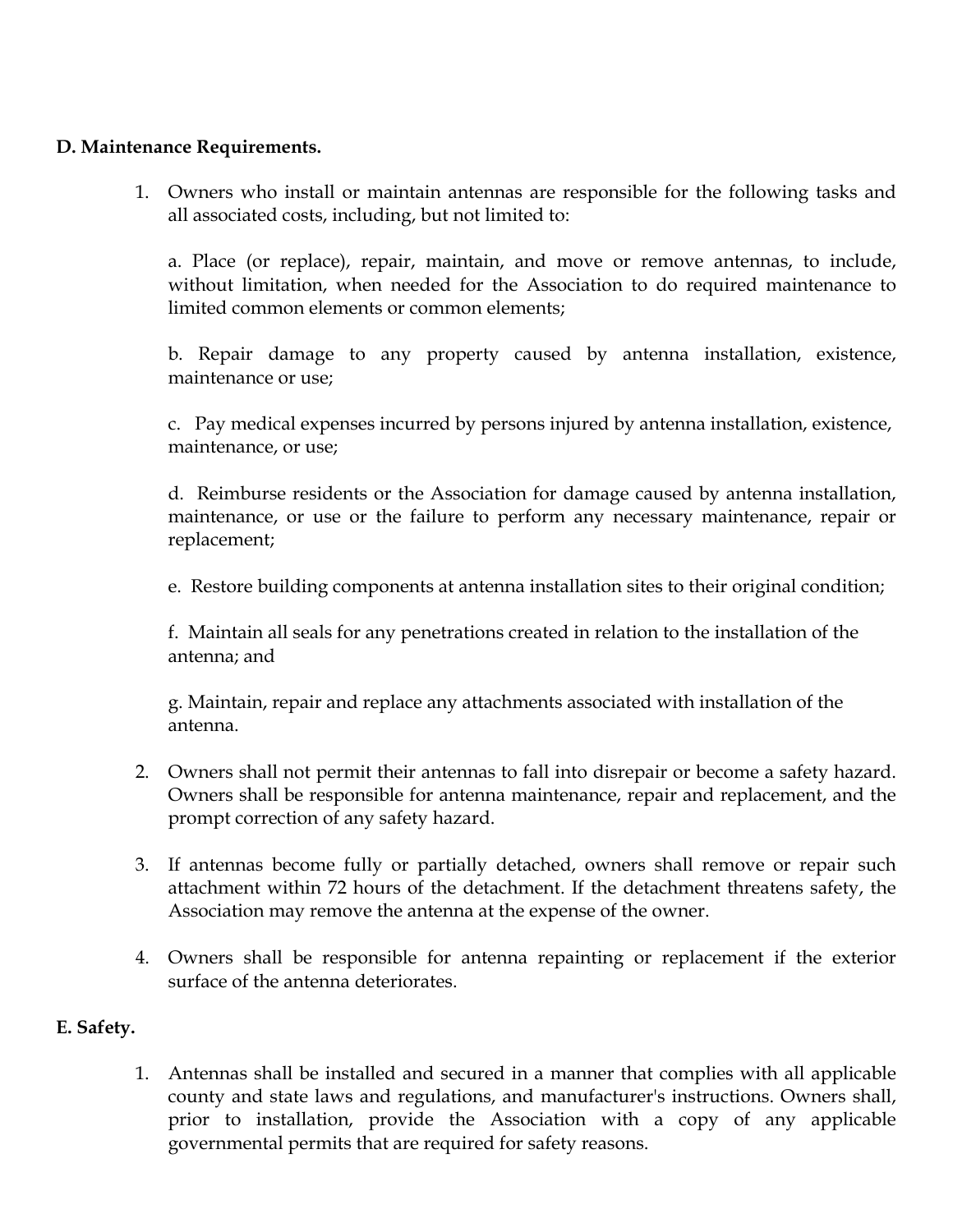- 2. Unless the above-cited laws and regulations require a greater separation, antennas shall not be placed within 10 feet of power lines (above-ground or buried). The purpose of this requirement is to prevent injury or damage resulting from contact with power lines.
- 3. Antennas shall not obstruct access to or exit from any unit, walkway, ingress or egress from an area, electrical service equipment, or any other areas necessary for the safe operation of the Condominium. The purpose of this requirement is to ensure the safety of Condominium residents and personnel and the safe and easy access to the Condominium's physical plant.
- 4. Installation must comply with all applicable codes, take aesthetic considerations into account, and minimize the aesthetic and structural impact to the exterior and structure of the owner's unit, limited common elements or the common elements.
- 5. Antennas shall be permanently grounded to prevent electrical and fire damage.
- 6. All transmitting antennas, including FWS antennas, shall be installed only by professional installers. The purpose of this requirement is to minimize the possibility that the antenna will be placed in a location that is likely to expose Condominium residents and guests to the transmit signal at close proximity and for an extended period of time.
- 7. Prior to any digging or excavating on any limited common element, the unit owner or his/her agent will call Ms. Utility and confirm the location of existing underground lines.

## **III. Antenna Camouflaging.**

- A. Owner shall purchase their antenna in a color, to the extent available, that most closely matches the color of the structure to which the antenna is installed, or in the alterative, shall paint their antenna so that the antenna blends into the background against which it is mounted.
- B. Camouflaging antennas through screening or plants is required if antennas are visible from the street or other units, so long as such camouflaging does not prevent the reception of an acceptable quality signal.
- C. Exterior antenna wiring shall be installed so as to be invisible or barely visible from other units, the common elements or the streets and parking areas. For instance, Owner can hide the wiring by using vinyl tubing that matches the color of the surface on which the wiring is installed, or such other camouflaging tubing, devices, or methods consistent with all applicable industry standards and manufacturer's instructions and warranties.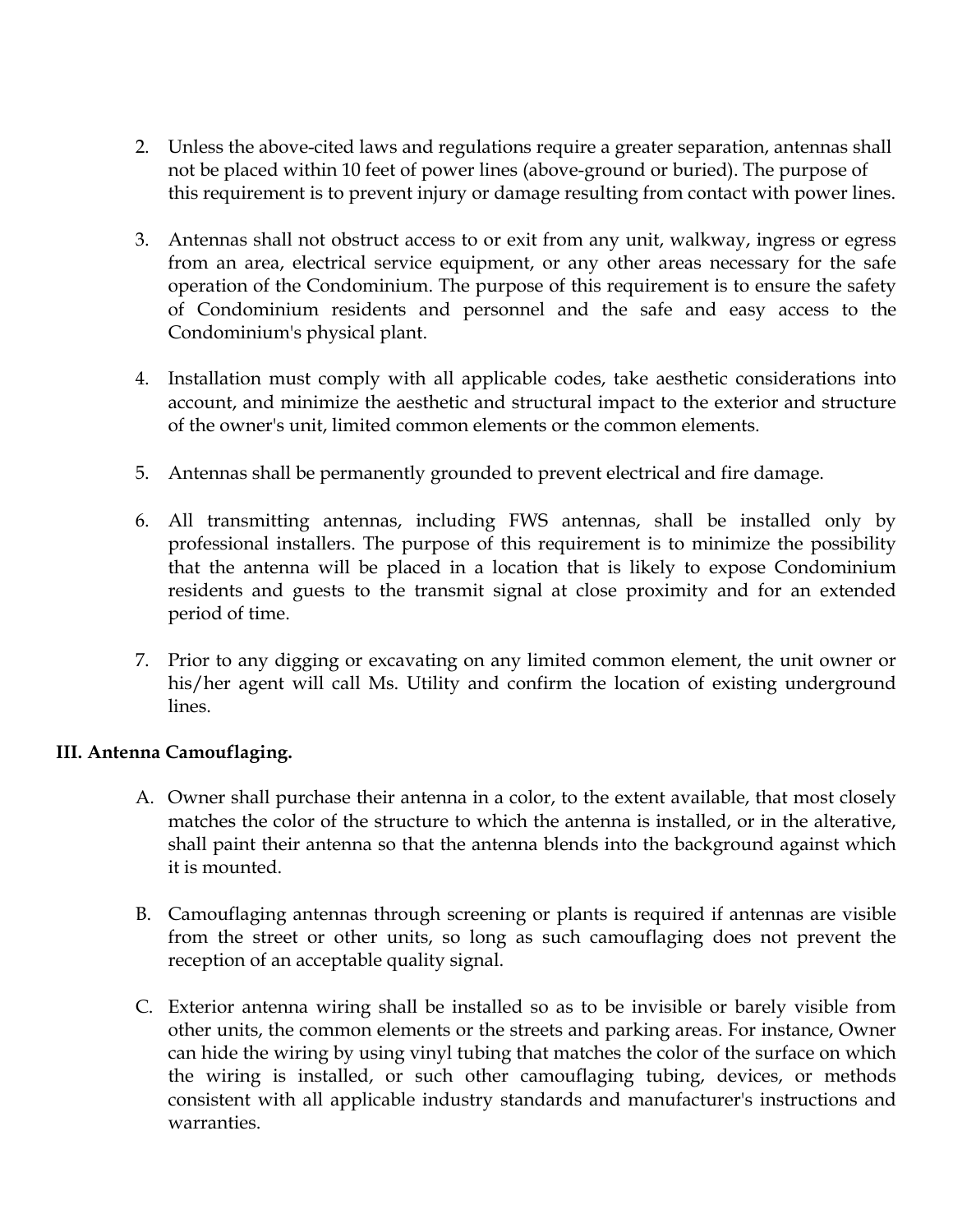## **IV. Antenna Removal/Removal of Unauthorized Antennas.**

- A. If an owner's antenna is removed by the owner for any reason, then the owner must restore the property, at his/her expense, to the condition that existed prior to the installation of the antenna. Upon the cessation of use of the antenna, the unit owner shall immediately remove the antenna. Any antenna no longer in use but still installed after ten (10) days from the date of cessation of use shall be deemed to be an unauthorized antenna and may be removed by the Association at the unit owner's expense.
- B. Any antenna installed or erected which is not in conformance or compliance with this resolution shall be deemed to be unauthorized and may be immediately removed from its location by the Association at the unit owner's expense.

## **V. Association Maintenance of Locations Upon Which Antennas are Installed.**

- A. If antennas are installed on property that is maintained by the Association, the owner retains responsibility for antenna maintenance. Antennas must not be installed in a manner that will result in increased maintenance costs for the Association or for other residents. If increased maintenance or damage occurs, the owner is responsible for all such costs.
- B. If maintenance requires the temporary removal of an antenna, the Association shall provide the owner with 10 days written notice of the need for temporary removal of the antenna. Owner shall be responsible for removing or relocating the antenna before maintenance begins and replacing the antenna afterward. If they are not removed in the required time, then the Association may do so, at the owner's expense. The Association is not liable for any damage to antennas or any related equipment, seals or wires caused by the Association's removal.

## **VI. Notification Process / Prior Approval.**

Any owner desiring to install an antenna in a location other than within his own unit must obtain the Association's prior written approval for such installation in accordance with Article V, Section 7 of the Bylaws of the Association. An application must be submitted to the Association's Covenants Committee, which will then determine whether such installation is acceptable in accordance with the Association condominium instruments and this resolution.

#### **VII. Installation by Tenants.**

These rules shall apply in all respects to tenants. The Association shall not be liable to any owner for a tenant's failure to comply with this provision. An owner shall be responsible for any damages caused by a tenant.